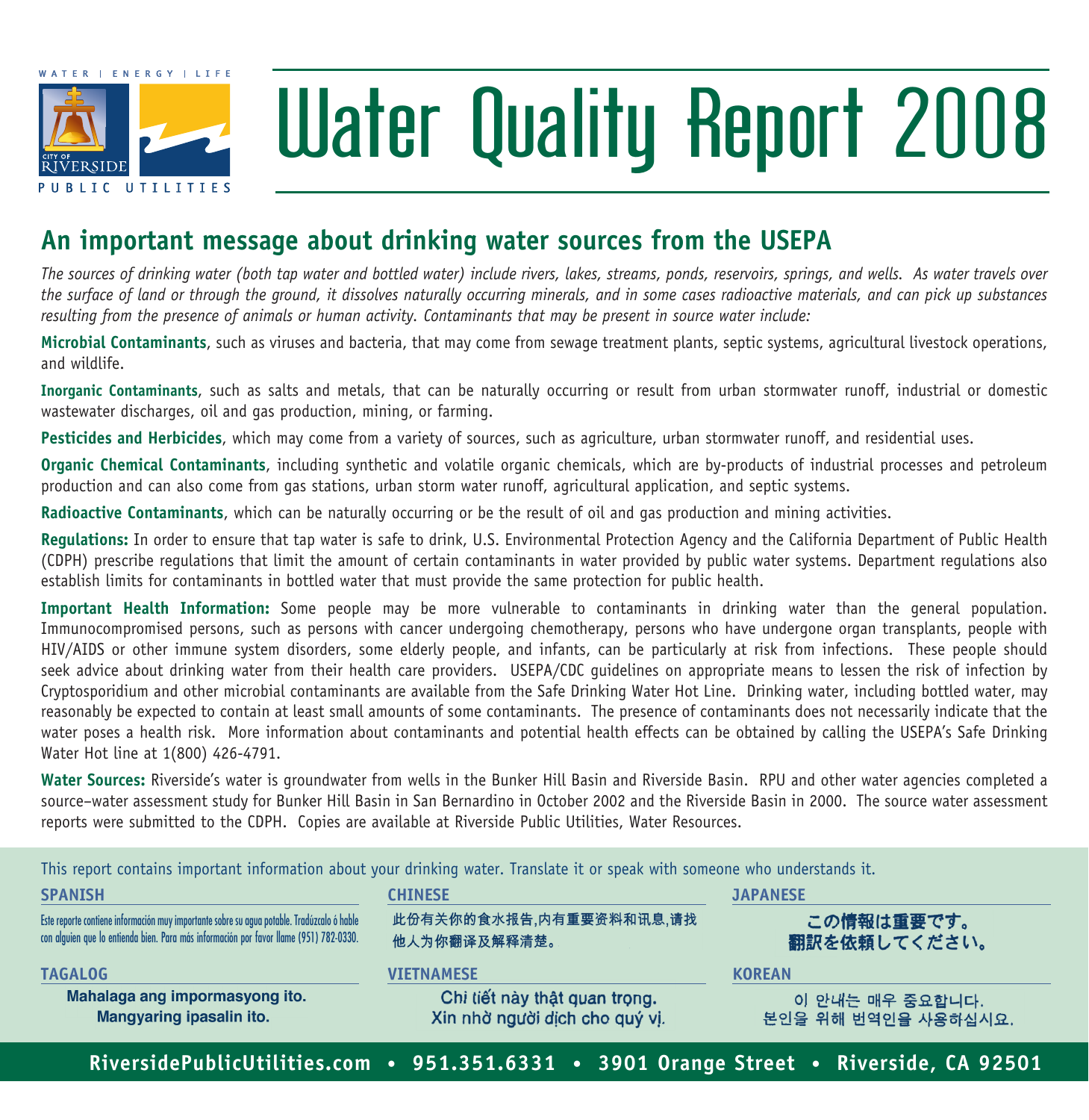## **Secondary Standards** Aesthetic Standards

|                                         | <b>STATE</b><br><b>MCL</b> | AVERAGE               | <b>RIVERSIDE PUBLIC UTILITIES</b><br><b>RANGE</b> | <b>SOURCES IN</b><br><b>DRINKING WATER</b>                                                                                                           |
|-----------------------------------------|----------------------------|-----------------------|---------------------------------------------------|------------------------------------------------------------------------------------------------------------------------------------------------------|
|                                         |                            |                       |                                                   |                                                                                                                                                      |
| Odor Threshold                          | 3                          | 1                     | $1 - 2$                                           | Naturally present<br>in environment                                                                                                                  |
| Chloride                                | 500 ppm                    | 27 ppm                | 20 - 30 ppm                                       | Naturally present<br>in environment                                                                                                                  |
| Sulfate                                 | 500 ppm                    | 73 ppm                | 68 - 76 ppm                                       | Naturally present<br>in environment                                                                                                                  |
| <b>Total Dissolved</b><br>Solids "TDS"  | 1,000 ppm                  | $371$ ppm             | 320 - 426 ppm                                     | Naturally present<br>in environment                                                                                                                  |
| Specific<br>Conductance                 | 1,600 µmho                 | 589                   | $542 - 652$                                       | Substances form<br>ions in water                                                                                                                     |
| Corrosivity                             | Noncorrosive               | 0.5                   | $0.1 - 0.5$                                       | Natural or industrially<br>influenced balance of<br>hydrogen, carbon,<br>and oxygen in the<br>water; affected<br>by temperature and<br>other factors |
| pH Units                                | NS                         | 7.8                   | $7.5 - 8.2$                                       | Naturally present<br>in environment                                                                                                                  |
| <b>Hardness</b><br>(CaCO <sub>3</sub> ) | NS                         | 206 ppm<br>$(12$ gpg) | 160 - 243 ppm                                     | Naturally present<br>in environment                                                                                                                  |
| Alkalinity<br>(CaCO <sub>3</sub> )      | NS                         | 165 ppm               | 129 - 202 ppm                                     | Naturally present<br>in environment                                                                                                                  |
| Sodium                                  | NS                         | 38 ppm                | 34 - 40 ppm                                       | Naturally present<br>in environment                                                                                                                  |
| Calcium                                 | NS                         | 67 ppm                | 52 - 76 ppm                                       | Naturally present<br>in environment                                                                                                                  |
| Potassium                               | NS                         | 3 ppm                 | $3 - 4$ ppm                                       | Naturally present<br>in environment                                                                                                                  |
| Magnesium                               | NS                         | $11$ ppm              | 7 - 13 ppm                                        | Naturally present<br>in environment                                                                                                                  |
|                                         |                            |                       |                                                   |                                                                                                                                                      |

#### **Monitoring Report 2008**

Riverside Public Utilities tests for more than 200 possible contaminants in our water system. This report provides data from sampling conducted in calendar year 2008. Only those contaminants detected in our water system are listed here. For a listing of additional chemical tests, please contact Environmental Services Coordinator Adam Ly at (951) 351- 6331.

#### **Water Resources**

Riverside met 99.9% of its water needs from groundwater resources, while receiving only 0.1% from Western Municipal Water District (WMWD). Water quality information for imported water is available on request from WMWD.

#### **Water Compliance & Monitoring Program**

In 2008, we collected more than 16,200 water samples to test for a variety of potential contaminants. Samples were collected at water sources, along transmission pipelines, throughout the distribution system, including reservoirs and booster stations, and treatment plants to ensure water quality from its source to your meter.

The Utility uses state certified independent laboratories to perform water tests. This ensures that an independent set of experts test your water from the source to your meter. Last year, we spent more than \$700,000 on compliance laboratory costs.

#### **Riverside Public Utilities 2008 Water Sampling Data**

- 7,609 Samples collected to test for bacteria.
- 3,551 Samples collected for source and system compliance and monitoring.
- 5,054 Samples collected for treatment plant compliance and monitoring.

16,214 - Total samples collected.

**We are pleased to report that our water met or surpassed all state and federal drinking water quality standards in 2008. We welcome you to attend our Board of Public Utilities meetings at 3901 Orange Street, in Riverside, held at 8:30 a.m. on the first and third Fridays of each month. You can also visit our website at RiversidePublicUtilities.com for more information.**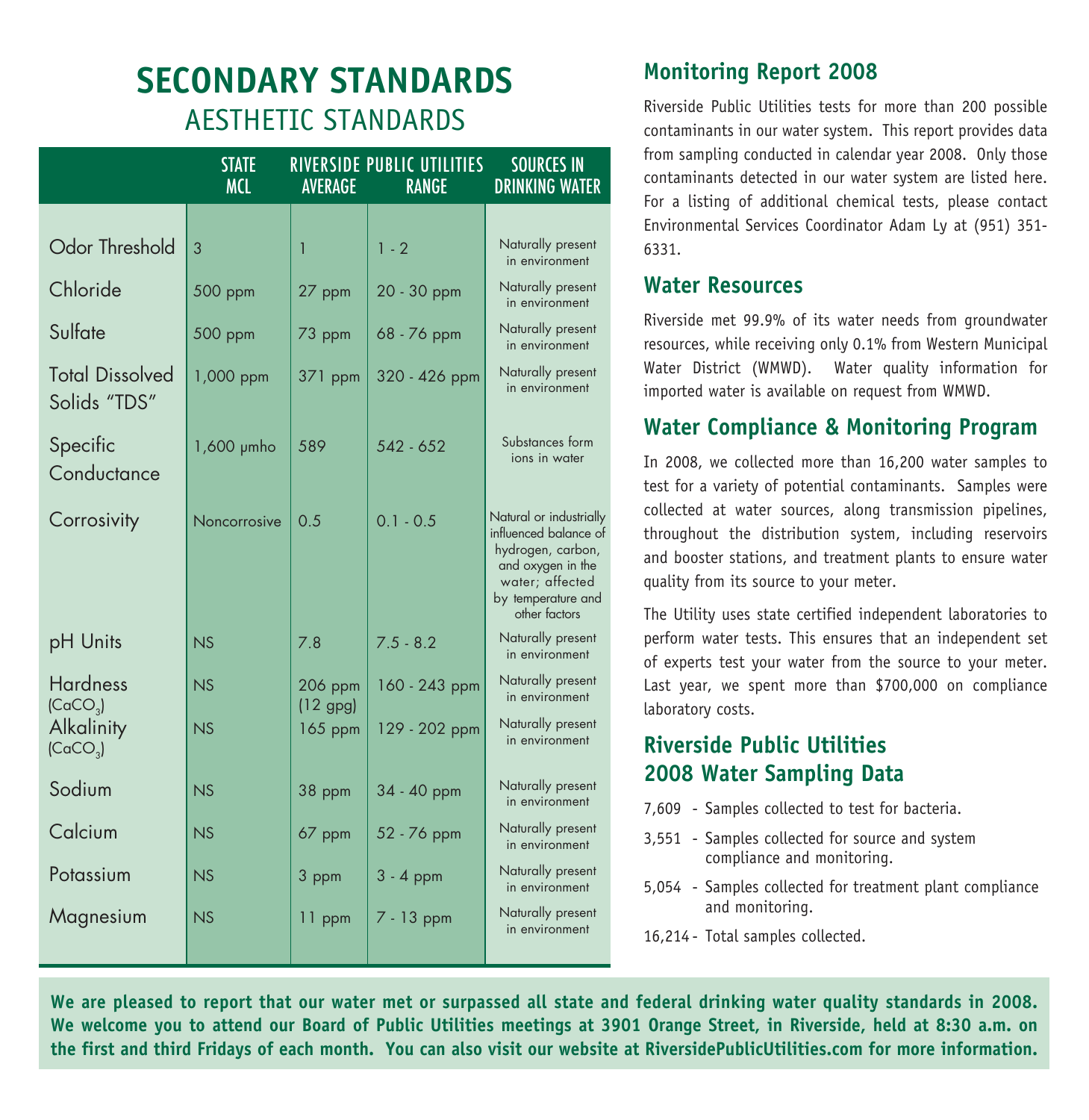## **Riverside Public Utilities 2008 Water Quality Report** PRIMARY STANDARDS: MANDATORY HEALTH-RELATED STANDARDS

| <b>CONTAMINANT</b>                                        | <b>STATE</b><br><b>MCL</b>          | <b>STATE</b><br>PHG         | AVERAGE        | <b>RIVERSIDE PUBLIC UTILITIES</b><br><b>RANGE</b> | <b>SOURCES IN DRINKING WATER</b>                                              |
|-----------------------------------------------------------|-------------------------------------|-----------------------------|----------------|---------------------------------------------------|-------------------------------------------------------------------------------|
| MICROBIOLOGICAL                                           |                                     |                             |                |                                                   |                                                                               |
| Total Coliform (P/A) (a)                                  | 5%                                  | $0\%$                       | $0\%$          | $0 - 0.5%$                                        | Naturally present in environment                                              |
| <b>CLARITY</b><br>Turbidity                               | 0.5 NTU                             | NS                          | 0.1 NTU        | $0.1 - 0.3$ NTU                                   | Naturally present in environment                                              |
| <b>REGULATED ORGANIC</b><br>Total Trihalomethanes "TTHMs" | 80 ppb                              | NS                          | 4 ppb          | ND - 9.2 ppb                                      | By-product of drinking                                                        |
| Halocetic Acids "HAA5"                                    | 60 ppb                              | NS                          | <b>ND</b>      | ND - 1.6 ppb                                      | water chlorination<br>By-product of drinking                                  |
| Chlorine                                                  | 4 ppm                               | 4 ppm                       | $0.5$ ppm      | $0.1 - 1.2$ ppm                                   | water chlorination<br>Drinking water disinfectant<br>added for treatment      |
| Control of DBP precursors<br>Total Organic Carbon "TOC"   | <b>Treatment</b><br>Requirement     | <b>NS</b>                   | $0.3$ ppm      | ND - 0.8 ppm                                      | Various natural and<br>man-made sources                                       |
| Dibromochloropropane "DBCP"                               | $200$ ppt                           | 1.7 ppt                     | <b>ND</b>      | <b>ND</b> - 20 ppt                                | Banned nemotacide still present<br>due to past agricultural activities        |
| <b>REGULATED INORGANIC</b><br>Arsenic                     | 10 ppb                              | 4 ppt                       | 2 ppb          | $< 2 - 3$ ppb                                     | Erosion of natural deposits                                                   |
| Chromium (total)                                          | 50 ppb                              | NS                          | <b>ND</b>      | ND - 12 ppb                                       | Discharge from steel and pulp mills, chrome                                   |
| Fluoride                                                  | 2 ppm                               | $1.0$ ppm                   | $0.6$ ppm      | $0.5 - 0.7$ ppm                                   | plating, and erosion of natural deposits.<br>Naturally present in environment |
| Nitrate (NO <sub>3</sub> )                                | 45 ppm                              | 45 ppm                      | 24 ppm         | 19 - 31 ppm                                       | Naturally present in environment                                              |
| Perchlorate                                               | 6 ppb                               | 6 ppb                       | <b>ND</b>      | <b>ND</b>                                         | Inorganic chemical used in variety<br>of industrial operations.               |
| <b>RADIOLOGICAL</b><br>Gross Alpha                        | 15 pCi/L                            | <b>NS</b>                   | 7 pCi/L        | $<$ 3-14 pCi/L                                    | Erosion of natural deposits                                                   |
| Uranium                                                   | 20 pCi/L                            | $0.5$ pCi/L                 | 11 pCi/L       | 8 - 15 pCi/L                                      | Erosion of natural deposits                                                   |
| LEAD/COPPER (AL)<br>(90% Household Tap)                   |                                     |                             |                |                                                   |                                                                               |
| Copper (b)                                                | 1,300 ppb                           | $170$ ppb                   | 380 ppb        | <50 - 750 ppb                                     | Internal corrosion of home plumbing                                           |
| <b>ADDITIONAL MONITORING</b><br>Radon                     | NS                                  | NS                          | 254 pCi/L      | 181 - 311 pCi/L                                   | Naturally present in environment                                              |
| <b>REGULATED CONTAMINANTS</b><br>WITH NO MCLS             | <b>NOTIFICATION</b><br><b>LEVEL</b> | <b>STATE PHG</b><br>OR MCLG | <b>AVERAGE</b> | <b>RIVERSIDE</b><br><b>RANGE</b>                  |                                                                               |
| Chromium VI                                               | NS                                  | NS                          | $2.3$ ppb      | $2.1 - 2.8$ ppb                                   |                                                                               |
| Vanadium                                                  | NL 50 ppb                           | <b>NS</b>                   | 7 ppb          | 6 - 10 ppb                                        |                                                                               |
| Boron                                                     | <b>NL 1000 ppb</b>                  | NS                          | 122 ppb        | 110 - 130 ppb                                     |                                                                               |